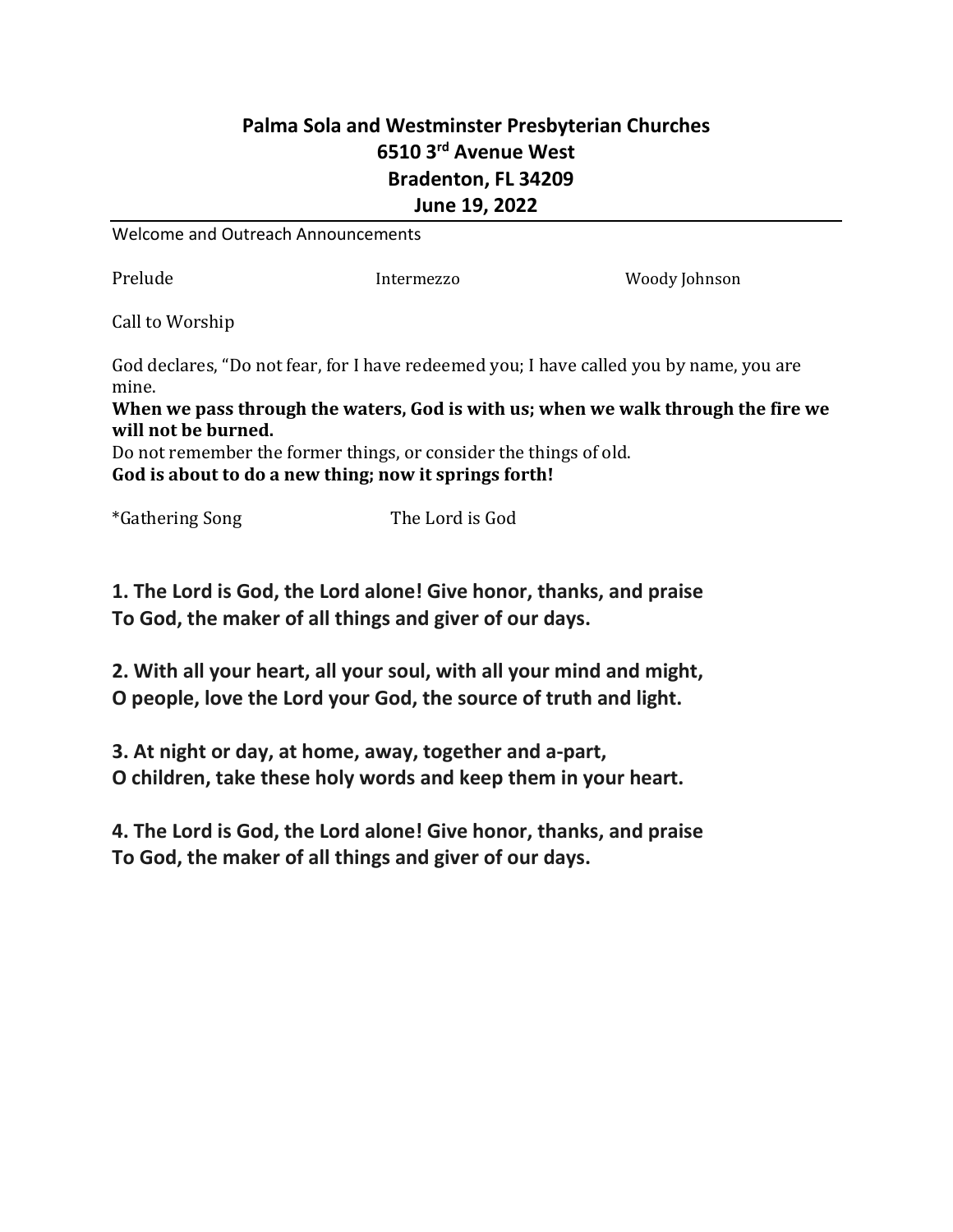\*Call to Confession

\*Prayer of Confession

**Holy One, our great Redeemer, you have created us to be your people; you have called us from captivity to freedom; you have delivered us from death to life. Yet we have wandered in the wilderness; we have failed to keep your commandments; we have put our trust in false idols. Forgive us, God of grace. Fill us with hope, feed us**  with mercy, and lead us into the land of your promise, through Jesus Christ our Lord. **Amen.**

\*Declaration of Forgiveness

\*Gloria Patri

**Glory be to the Father, and to the Son, and to the Holy Ghost; as it was in the beginning, is now, and ever shall be, world without end. Amen, amen.**

Scripture Deuteronomy 6:1-9 See Insert

Special Music **Community Community** Oceans **Praise Band verse 1: You call me out upon the waters The great unknown where feet may fail And there I find You in the mystery In oceans deep my faith will stand**

**refrain: I will call upon Your name And keep my eyes above the waves When oceans rise, My soul will rest in Your embrace For I am Yours, and You are mine**

**verse 2: Your grace abounds in deepest waters Your sovereign hand will be my guide Where feet may fail and fear surrounds me You've never failed and You won't start now (refrain)**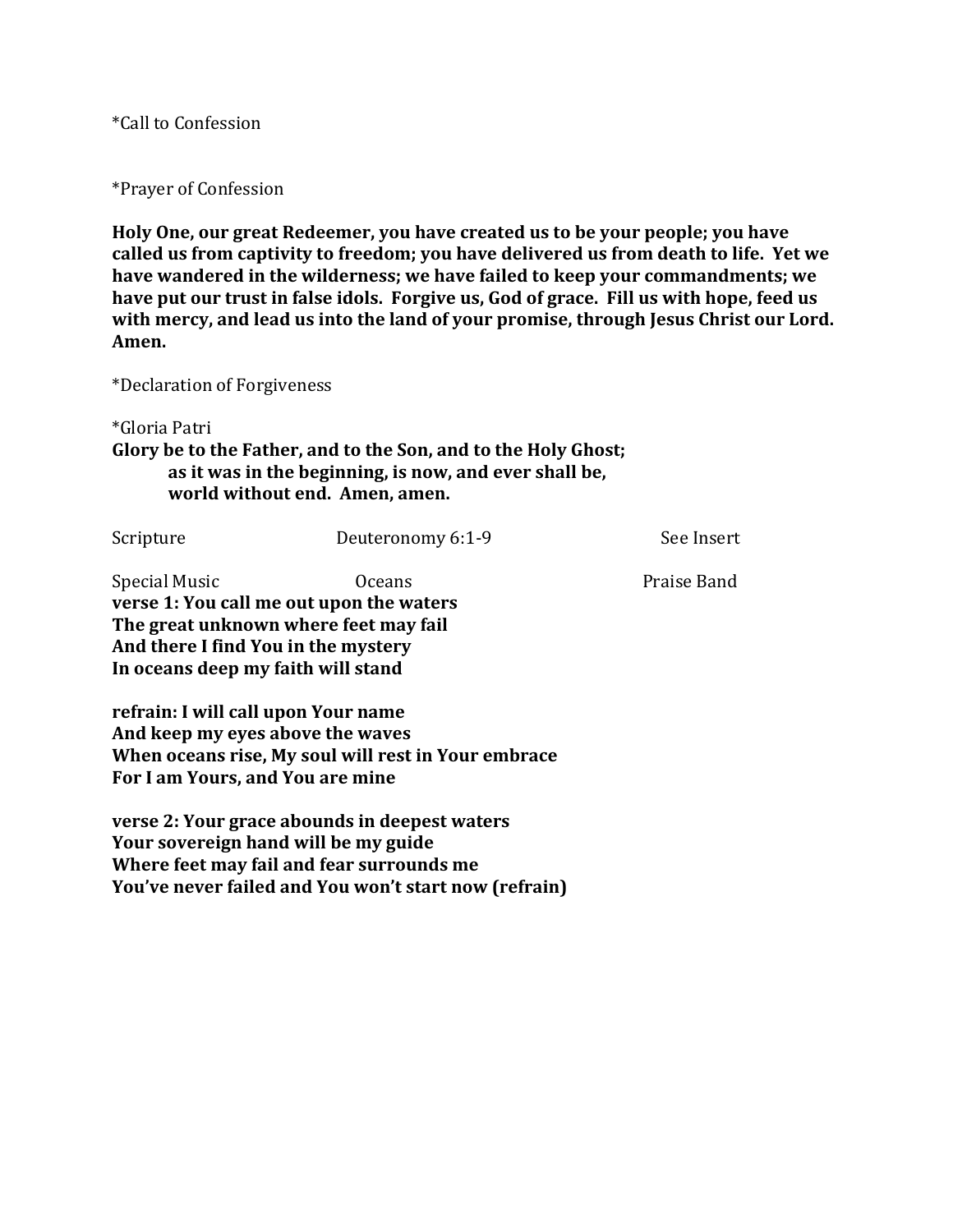| verse 1: I, the Lord of sea and sky<br>I have heard my people cry |                   |                  |
|-------------------------------------------------------------------|-------------------|------------------|
| *Responding Music                                                 | Here I Am Lord    | Praise Band      |
| Message                                                           | Everything I Know | Rev. Edward Dunn |
| Scripture                                                         | Acts 2:42-47      | See Insert       |

**verse 2: I, who made the stars of night I will make their darkness bright Who will bear my light to them? Whom shall I send?**

**All who dwell in dark and sin**

**My hand will save**

**refrain: Here I Am, Lord. Is it I, Lord? I have heard you calling in the night I will go, Lord. If you lead me I will hold your people in my heart**

**verse 3: Finest bread I will provide, Till their hearts be satisfied, I will give my life to them, Whom shall I send? (refrain)**

## \*Affirmation of Faith

**We trust in God the Holy Spirit, everywhere the giver and renewer of life. The Spirit justifies us by grace through faith, sets us free to accept ourselves and to love God and neighbor, and binds us together with all believers in the one body of Christ, the Church. The same Spirit who inspired the prophet and apostles rules our faith and life in Christ through Scripture, engages us through the Word proclaimed, claims us in the waters of baptism, feeds us with the bread of life and the cup of salvation, and calls women and men to all ministries of the Church.**